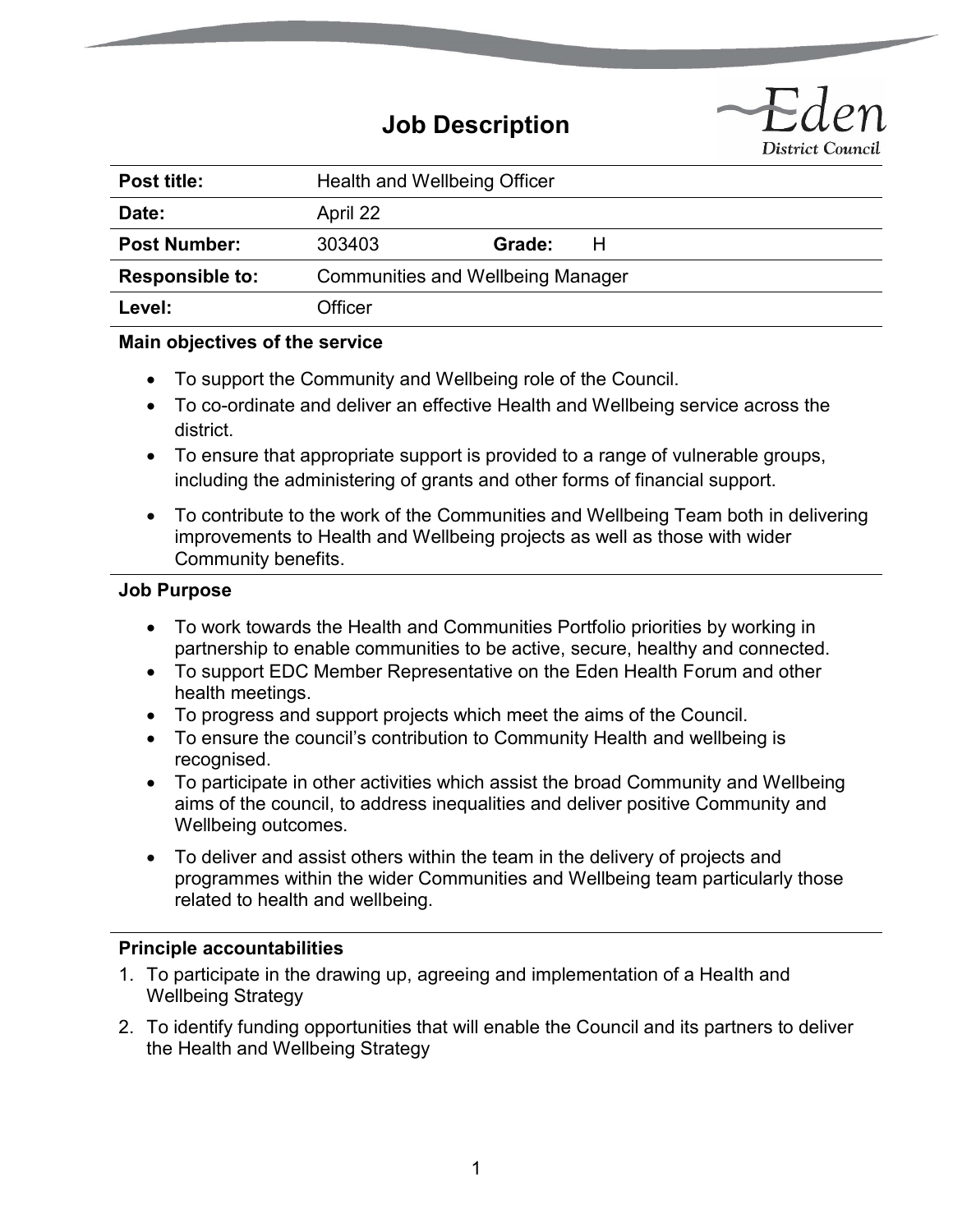- 3. To develop a long term action plan to ensure delivery of the Council's health priorities.
- 4. To progress and support health and wellbeing projects which benefit the people and communities of Eden.
- 5. To work with the Communities and Wellbeing Manager to produce strategic documents, policies and procedures ensuring thorough stakeholder consultation is undertaken to generate effective 'buy-in' from partners.
- 6. Ensuring all activities are carried out in accordance with the Council's constitution, regulations, policies, and national standards.
- 7. Carrying out any other duties requested within the employee's skills and abilities whenever reasonably instructed.

# **Scope**

Budgetary responsibility: Very large (£75,000 to £750,000)

Staffing responsibility: None

Physical responsibility: This post has no responsibilities

# **Working conditions**

This post is 1 FTE.

Hours are generally worked during normal office hours and subject to the Council's flexible working schemes.

Although the role is generally office based, there will be some flexibility to work from home, subject to agreement by the line manager. There is also a physical need to move throughout office buildings and attend external meetings with a variety of different organisations. In order to meet the duties of the post the job holder must ability to travel independently around the District.

This post is currently designated as a Casual Car User post.

This post is subject to a basic criminal disclosure check in accordance with the Council's Employment Screening procedure.

This post is not deemed to be a politically restricted post.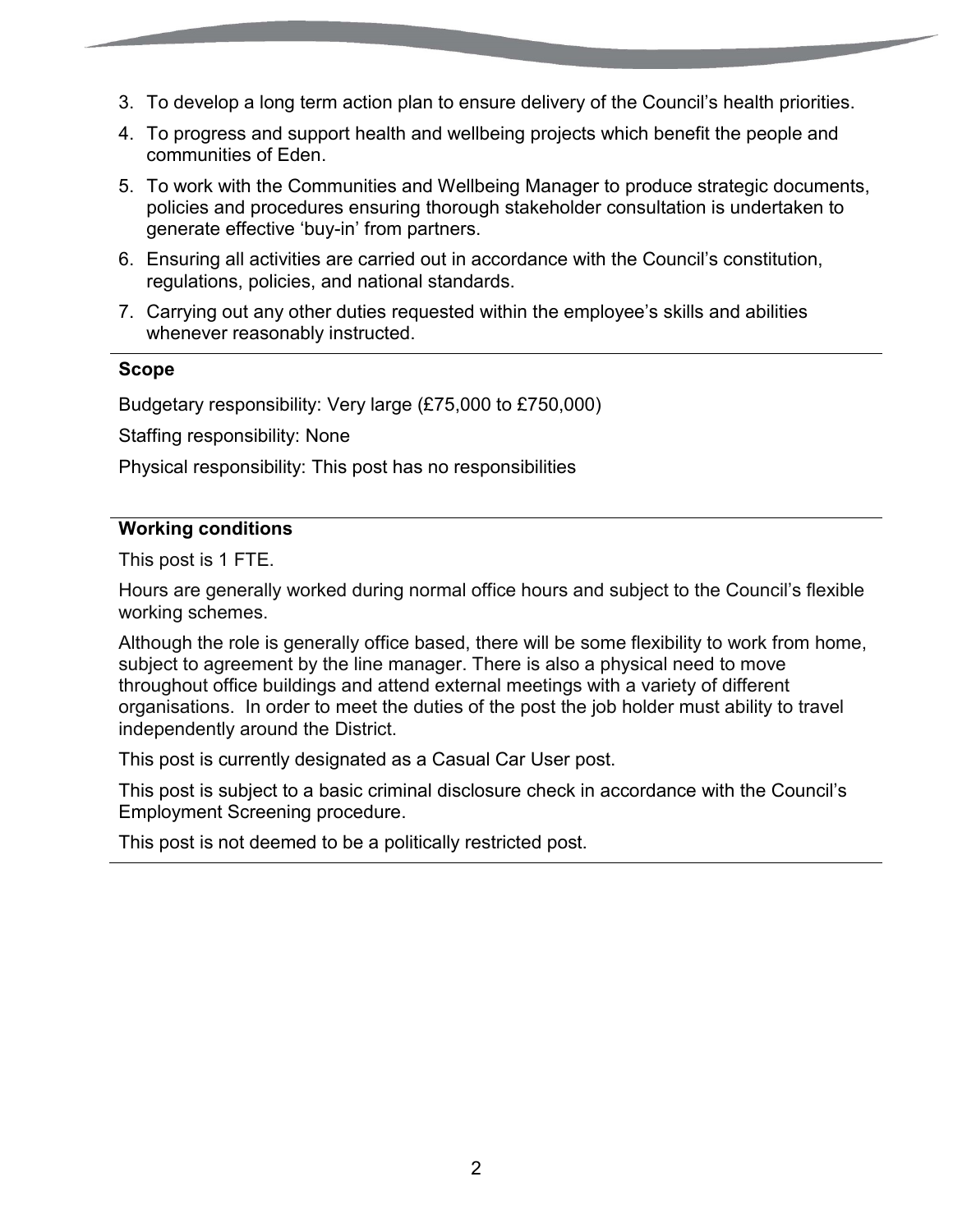# Person Specification

| <b>Qualifications, Knowledge and Experience</b>                                                                              | <b>Essential</b> /<br><b>Desirable</b> |
|------------------------------------------------------------------------------------------------------------------------------|----------------------------------------|
| Educated to 'A' Level or equivalent (Level 3)                                                                                | <b>Essential</b>                       |
| IT skills including the full range of Microsoft Office                                                                       | <b>Essential</b>                       |
| A caring approach to work as well as being personally resilient and able to<br>deal with sensitive information appropriately | <b>Essential</b>                       |
| Ability to travel independently to visit clients and attend meetings                                                         | <b>Essential</b>                       |
| The ability to interpret complex information and deliver it in an easily<br>understandable format.                           | <b>Essential</b>                       |
| Knowledge of local government responsibilities for health and wellbeing                                                      | <b>Desirable</b>                       |
| Recent, relevant experience in the management of health and social care                                                      | <b>Desirable</b>                       |
| <b>Experience in Contract and Project Management</b>                                                                         | <b>Desirable</b>                       |
| Experience in strategy creation and implementation                                                                           | <b>Desirable</b>                       |
| Experience of leading and chairing meetings                                                                                  | <b>Desirable</b>                       |